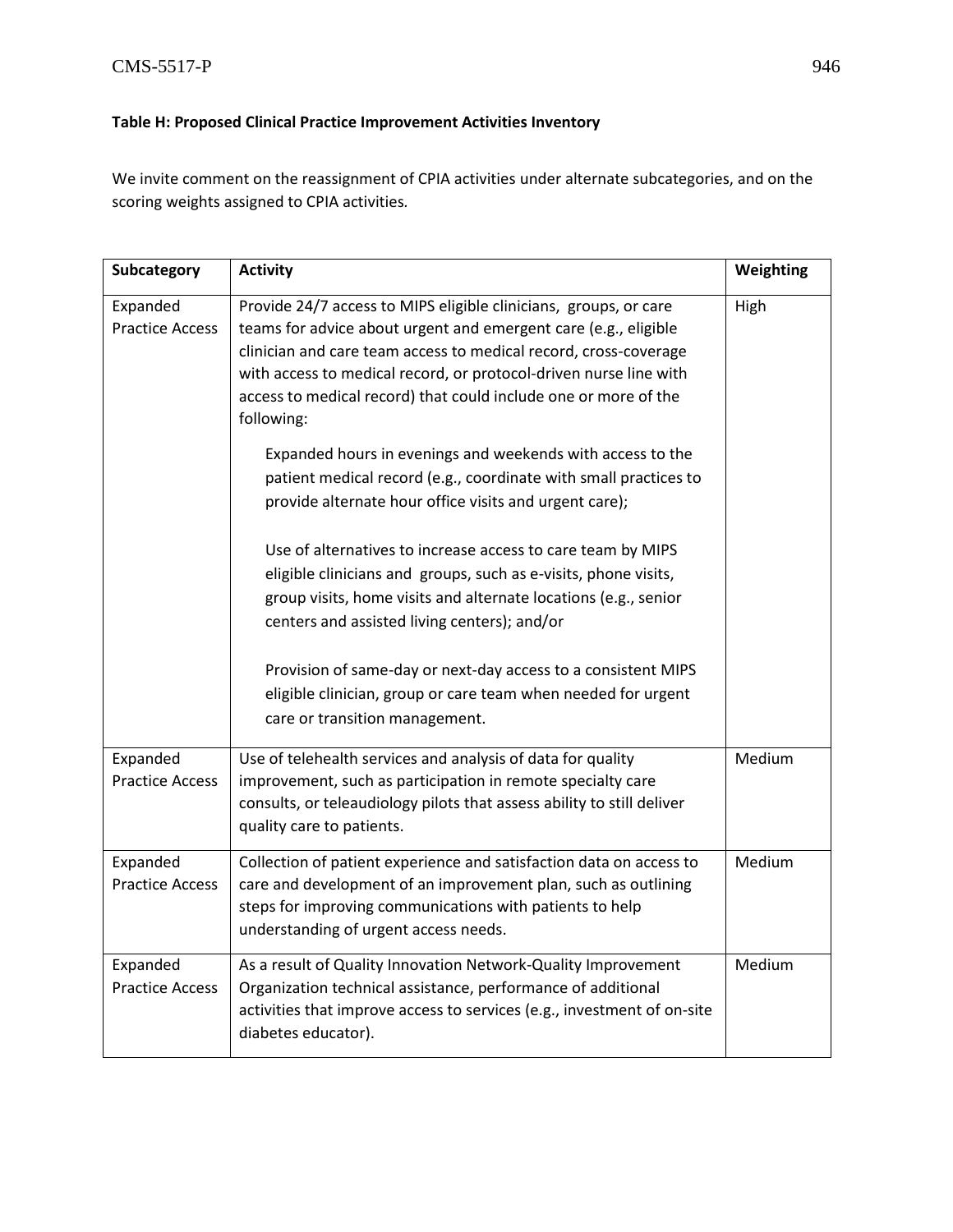| Subcategory              | <b>Activity</b>                                                                                                                                                                                                                                                                                                                                                                                                                                                                                                                                                                                                                                                                                                                                                                                                                                                                                                                                                                                                                                                                                                                                                                                                                                                                                                                                                                                                                                                                                                                                                                                                                                                                                                                                                                                                                                    | Weighting |
|--------------------------|----------------------------------------------------------------------------------------------------------------------------------------------------------------------------------------------------------------------------------------------------------------------------------------------------------------------------------------------------------------------------------------------------------------------------------------------------------------------------------------------------------------------------------------------------------------------------------------------------------------------------------------------------------------------------------------------------------------------------------------------------------------------------------------------------------------------------------------------------------------------------------------------------------------------------------------------------------------------------------------------------------------------------------------------------------------------------------------------------------------------------------------------------------------------------------------------------------------------------------------------------------------------------------------------------------------------------------------------------------------------------------------------------------------------------------------------------------------------------------------------------------------------------------------------------------------------------------------------------------------------------------------------------------------------------------------------------------------------------------------------------------------------------------------------------------------------------------------------------|-----------|
| Population<br>Management | Participation in a systematic anticoagulation program (coagulation<br>clinic, patient self-reporting program, patient self-management<br>program) for 60 percent of practice patients in year 1 and 75 percent<br>of practice patients in year 2 who receive anti-coagulation<br>medications (warfarin or other coagulation cascade inhibitors).                                                                                                                                                                                                                                                                                                                                                                                                                                                                                                                                                                                                                                                                                                                                                                                                                                                                                                                                                                                                                                                                                                                                                                                                                                                                                                                                                                                                                                                                                                   | High      |
| Population<br>Management | MIPS eligible clinicians and groups who prescribe oral Vitamin K<br>antagonist therapy (warfarin) must attest that, in the first<br>performance year, 60 percent or more of their ambulatory care<br>patients receiving warfarin are being managed by one or more of<br>these clinical practice improvement activities:<br>Patients are being managed by an anticoagulant management<br>service, that involves systematic and coordinated care*,<br>incorporating comprehensive patient education, systematic INR<br>testing, tracking, follow-up, and patient communication of<br>results and dosing decisions;<br>Patients are being managed according to validated electronic<br>decision support and clinical management tools that involve<br>systematic and coordinated care, incorporating comprehensive<br>patient education, systematic INR testing, tracking, follow-up,<br>and patient communication of results and dosing decisions;<br>For rural or remote patients, patients are managed using<br>remote monitoring or telehealth options that involve systematic<br>and coordinated care, incorporating comprehensive patient<br>education, systematic INR testing, tracking, follow-up, and<br>patient communication of results and dosing decisions; and/or<br>For patients who demonstrate motivation, competency, and<br>adherence, patients are managed using either a patient self-<br>testing (PST) or patient-self-management (PSM) program.<br>The performance threshold will increase to 75 percent for the<br>second performance year and onward.<br>Clinicians would attest that, 60 percent for first year, or 75 percent<br>for the second year, of their ambulatory care patients receiving<br>warfarin participated in an anticoagulation management program<br>for at least 90 days during the performance period. | High      |
|                          |                                                                                                                                                                                                                                                                                                                                                                                                                                                                                                                                                                                                                                                                                                                                                                                                                                                                                                                                                                                                                                                                                                                                                                                                                                                                                                                                                                                                                                                                                                                                                                                                                                                                                                                                                                                                                                                    |           |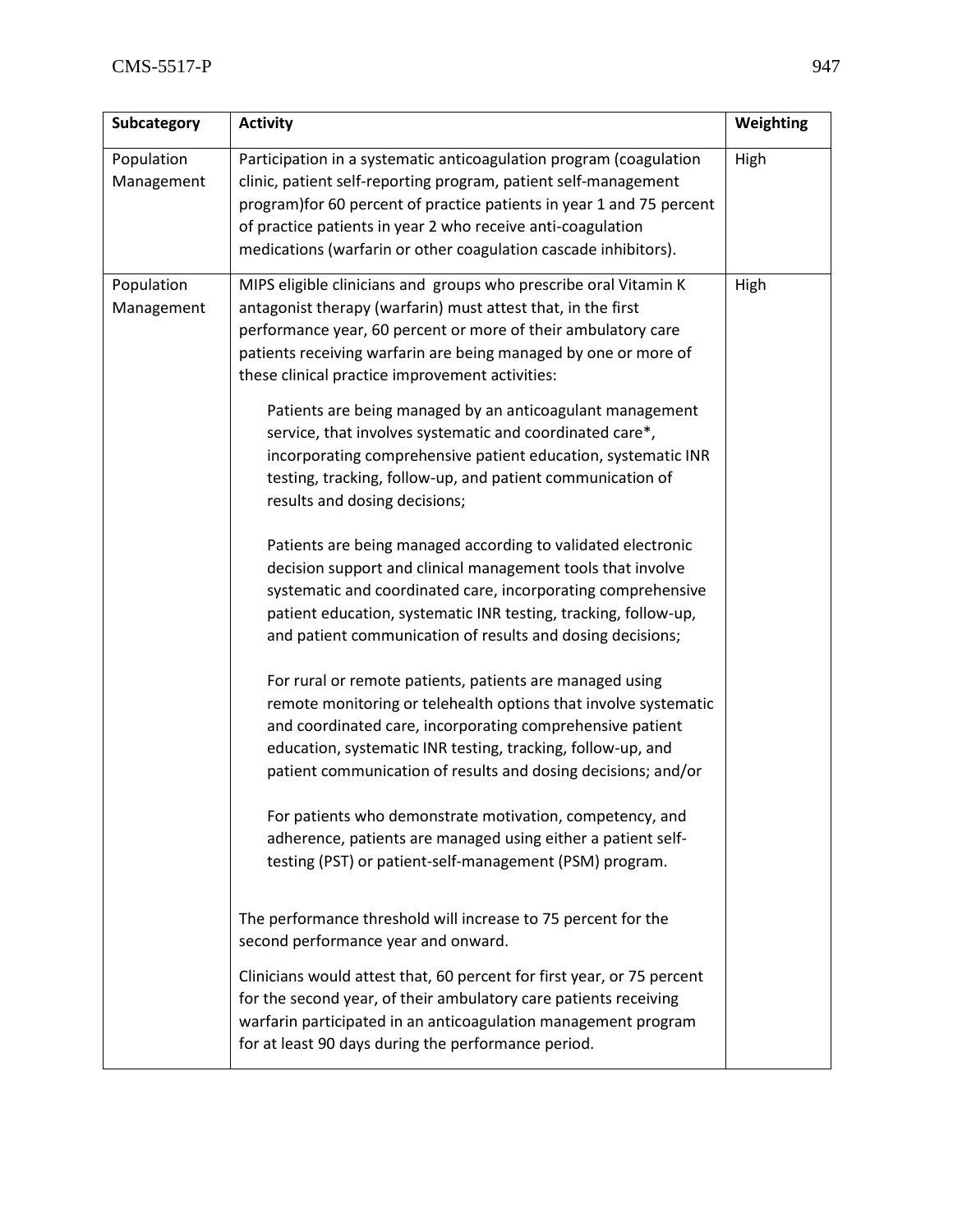| Subcategory              | <b>Activity</b>                                                                                                                                                                                                                                                                                                                                                                                                                                                                                                                                                                                                                                                                                                                                                                                 | Weighting |
|--------------------------|-------------------------------------------------------------------------------------------------------------------------------------------------------------------------------------------------------------------------------------------------------------------------------------------------------------------------------------------------------------------------------------------------------------------------------------------------------------------------------------------------------------------------------------------------------------------------------------------------------------------------------------------------------------------------------------------------------------------------------------------------------------------------------------------------|-----------|
| Population<br>Management | Participating in a Rural Health Clinic (RHC), Indian Health Service<br>(IHS), or Federally Qualified Health Center in ongoing engagement<br>activities that contribute to more formal quality reporting, and that<br>include receiving quality data back for broader quality improvement<br>and benchmarking improvement which will ultimately benefit<br>patients. Participation in Indian Health Service, as a CPIA, requires<br>MIPS eligible clinicians and groups to deliver care to federally<br>recognized American Indian and Alaska Native populations in the<br>U.S. and in the course of that care implement continuous clinical<br>practice improvement including reporting data on quality of services<br>being provided and receiving feedback to make improvements over<br>time. | Medium    |
| Population<br>Management | For outpatient Medicare beneficiaries with diabetes and who are<br>prescribed antidiabetic agents (e.g., insulin, sulfonylureas), MIPS<br>eligible clinicians and groups must attest to having:                                                                                                                                                                                                                                                                                                                                                                                                                                                                                                                                                                                                 | High      |
|                          | For the first performance year, at least 60 percent of medical<br>records with documentation of an individualized glycemic<br>treatment goal that:<br>a) Takes into account patient-specific factors, including, at least<br>1) age, 2) comorbidities, and 3) risk for hypoglycemia, and<br>b) Is reassessed at least annually.                                                                                                                                                                                                                                                                                                                                                                                                                                                                 |           |
|                          | The performance threshold will increase to 75 percent for the<br>second performance year and onward.                                                                                                                                                                                                                                                                                                                                                                                                                                                                                                                                                                                                                                                                                            |           |
|                          | Clinicians would attest that, 60 percent for first year, or 75 percent<br>for the second year, of their medical records that document<br>individualized glycemic treatment represent patients who are being<br>treated for at least 90 days during the performance period.                                                                                                                                                                                                                                                                                                                                                                                                                                                                                                                      |           |
| Population<br>Management | Take steps to improve health status of communities, such as<br>collaborating with key partners and stakeholders to implement<br>evidenced-based practices to improve a specific chronic condition.<br>Refer to the local Quality Improvement Organization (QIO) for<br>additional steps to take for improving health status of communities<br>as there are many steps to select from for satisfying this activity.<br>QIOs work under the direction of CMS to assist MIPS eligible<br>clinicians and groups with quality improvement, and review quality<br>concerns for the protection of beneficiaries and the Medicare Trust<br>Fund.                                                                                                                                                        | Medium    |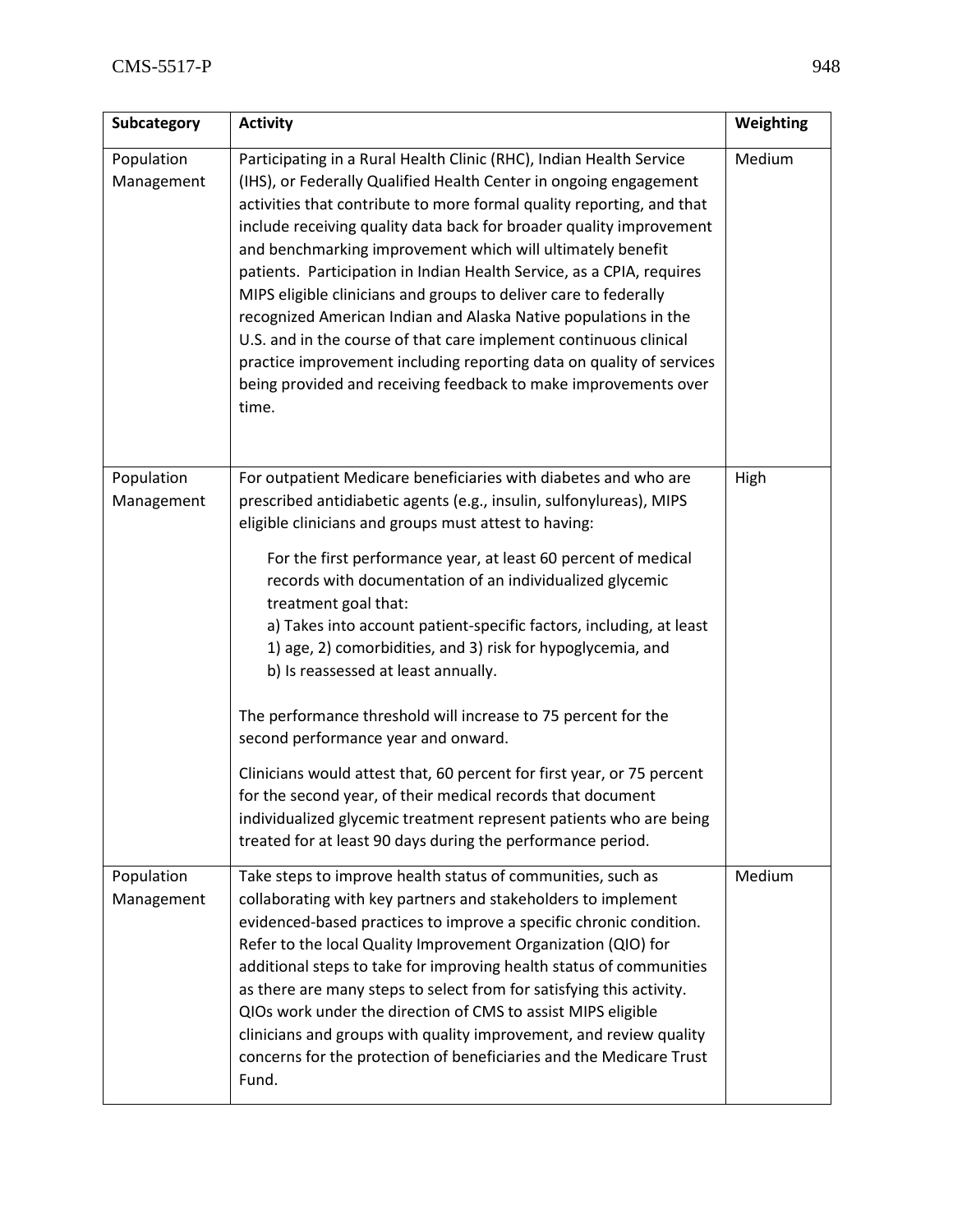| Subcategory              | <b>Activity</b>                                                                                                                                                                                                                                                                                                                                                                                                                                                                                                                                                                                                                                            | Weighting |
|--------------------------|------------------------------------------------------------------------------------------------------------------------------------------------------------------------------------------------------------------------------------------------------------------------------------------------------------------------------------------------------------------------------------------------------------------------------------------------------------------------------------------------------------------------------------------------------------------------------------------------------------------------------------------------------------|-----------|
| Population<br>Management | Take steps to improve healthcare disparities, such as Population<br>Health Toolkit or other resources identified by CMS, the Learning<br>and Action Network, Quality Innovation Network, or National<br>Coordinating Center. Refer to the local Quality Improvement<br>Organization (QIO) for additional steps to take for improving health<br>status of communities as there are many steps to select from for<br>satisfying this activity. QIOs work under the direction of CMS to<br>assist eligible clinicians and groups with quality improvement, and<br>review quality concerns for the protection of beneficiaries and the<br>Medicare Trust Fund. | Medium    |
| Population<br>Management | Use of a QCDR to generate regular feedback reports that summarize<br>local practice patterns and treatment outcomes, including for<br>vulnerable populations.                                                                                                                                                                                                                                                                                                                                                                                                                                                                                              | High      |
| Population<br>Management | Participation in CMMI models such as Million Hearts Campaign.                                                                                                                                                                                                                                                                                                                                                                                                                                                                                                                                                                                              | Medium    |
| Population<br>Management | Participation in research that identifies interventions, tools or<br>processes that can improve a targeted patient population.                                                                                                                                                                                                                                                                                                                                                                                                                                                                                                                             | Medium    |
| Population<br>Management | Participation in a QCDR, clinical data registries, or other registries<br>run by other government agencies such as FDA, or private entities<br>such as a hospital or medical or surgical society. Activity must<br>include use of QCDR data for quality improvement (e.g.,<br>comparative analysis across specific patient populations for adverse<br>outcomes after an outpatient surgical procedure and corrective<br>steps to address adverse outcome).                                                                                                                                                                                                 | Medium    |
| Population<br>Management | Implementation of regular reviews of targeted patient population<br>needs which includes access to reports that show unique<br>characteristics of eligible professional's patient population,<br>identification of vulnerable patients, and how clinical treatment<br>needs are being tailored, if necessary, to address unique needs and<br>what resources in the community have been identified as additional<br>resources.                                                                                                                                                                                                                              | Medium    |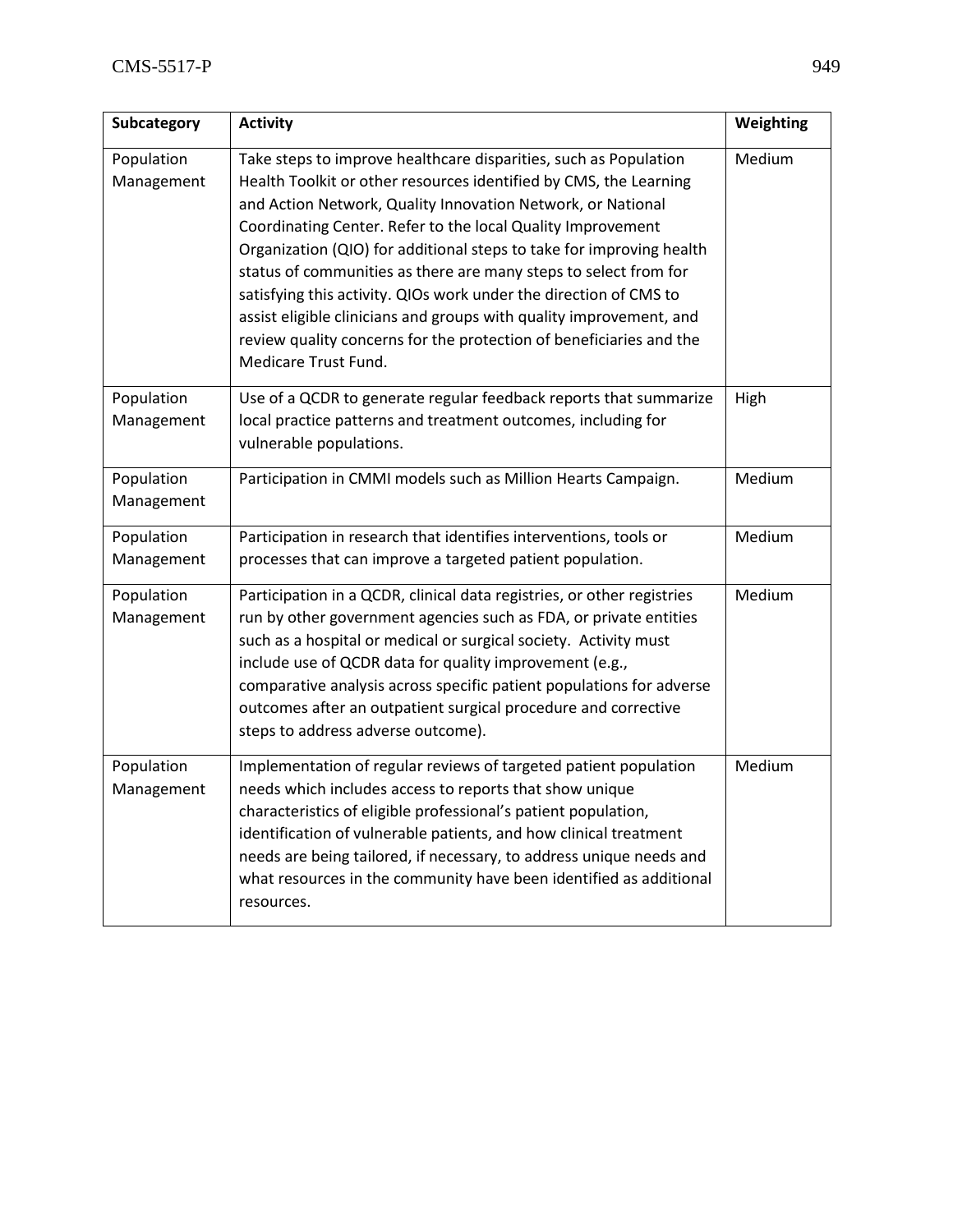| Empanel (assign responsibility for) the total population, linking each<br>Medium<br>Population<br>patient to a MIPS eligible clinician or group or care team.<br>Management<br>Empanelment is a series of processes that assign each active patient<br>to a MIPS eligible clinician or group and/or care team, confirm                                                                                                                                                                                                                                                                                                                                                                                                                                                                                                                                                                                                                                                    | Subcategory | <b>Activity</b> | Weighting |
|---------------------------------------------------------------------------------------------------------------------------------------------------------------------------------------------------------------------------------------------------------------------------------------------------------------------------------------------------------------------------------------------------------------------------------------------------------------------------------------------------------------------------------------------------------------------------------------------------------------------------------------------------------------------------------------------------------------------------------------------------------------------------------------------------------------------------------------------------------------------------------------------------------------------------------------------------------------------------|-------------|-----------------|-----------|
| assignment with patients and clinicians, and use the resultant<br>patient panels as a foundation for individual patient and population<br>health management.<br>Empanelment identifies the patients and population for whom the<br>MIPS eligible clinician or group and/or care team is responsible and<br>is the foundation for the relationship continuity between patient<br>and MIPS eligible clinician or group / care team that is at the heart of<br>comprehensive primary care. Effective empanelment requires<br>identification of the "active population" of the practice: those<br>patients who identify and use your practice as a source for primary<br>care. There are many ways to define "active patients" operationally,<br>but generally, the definition of "active patients" includes patients<br>who have sought care within the last 24 to 36 months, allowing<br>inclusion of younger patients who have minimal acute or preventive<br>health care. |             |                 |           |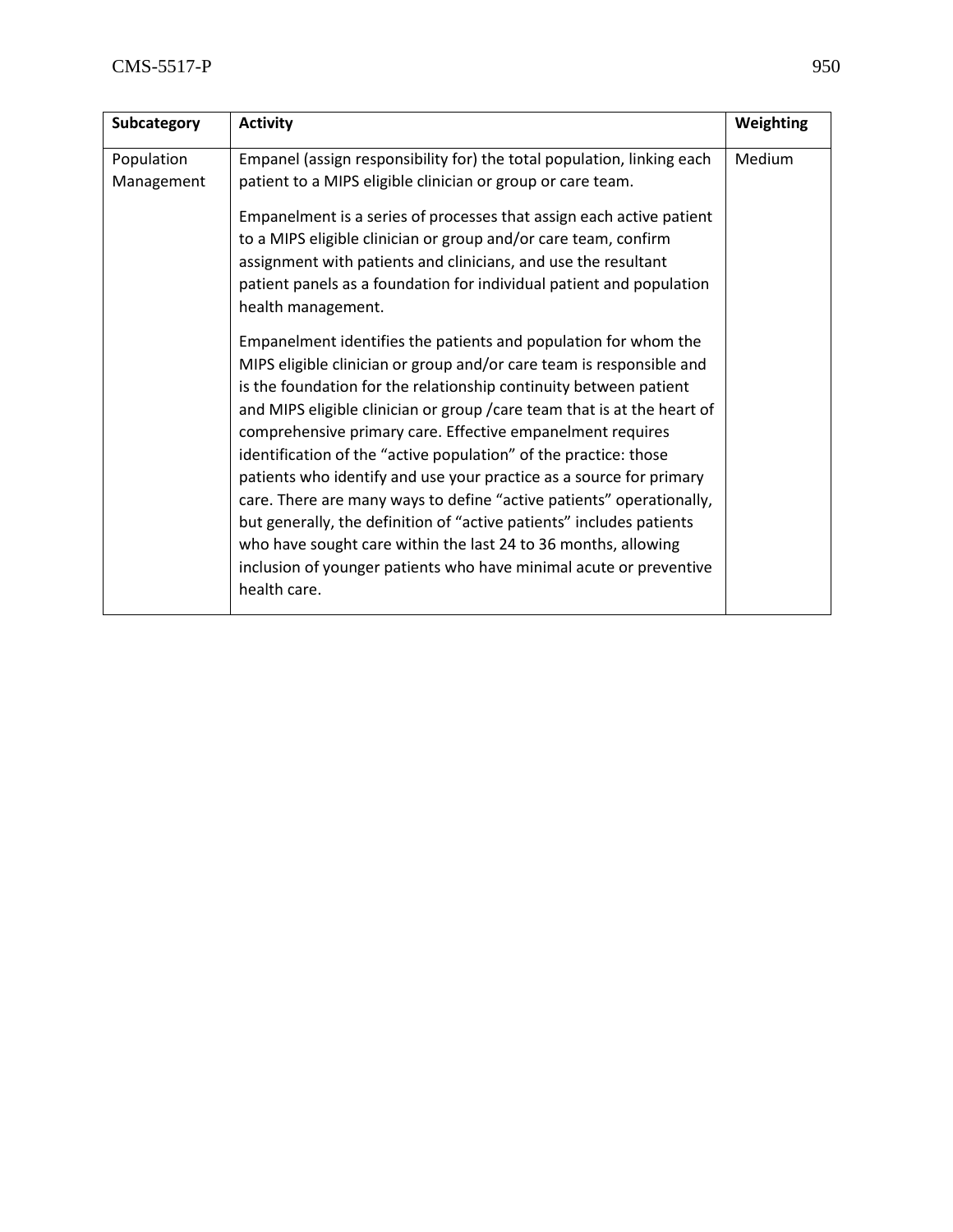| Subcategory              | <b>Activity</b>                                                                                                                                                                                                                                                                                                                         | Weighting |
|--------------------------|-----------------------------------------------------------------------------------------------------------------------------------------------------------------------------------------------------------------------------------------------------------------------------------------------------------------------------------------|-----------|
| Population<br>Management | Proactively manage chronic and preventive care for empaneled<br>patients that could include one or more of the following:                                                                                                                                                                                                               | Medium    |
|                          | Provide patients annually with an opportunity for development<br>and/or adjustment of an individualized plan of care as<br>appropriate to age and health status, including health risk<br>appraisal; gender, age and condition-specific preventive care<br>services; plan of care for chronic conditions; and advance care<br>planning; |           |
|                          | Use condition-specific pathways for care of chronic conditions<br>(e.g., hypertension, diabetes, depression, asthma and heart<br>failure) with evidence-based protocols to guide treatment to<br>target;                                                                                                                                |           |
|                          | Use pre-visit planning to optimize preventive care and team<br>management of patients with chronic conditions;                                                                                                                                                                                                                          |           |
|                          | Use panel support tools (registry functionality) to identify<br>services due;                                                                                                                                                                                                                                                           |           |
|                          | Use reminders and outreach (e.g., phone calls, emails, postcards,<br>patient portals and community health workers where available)<br>to alert and educate patients about services due; and/or                                                                                                                                          |           |
|                          | Routine medication reconciliation.                                                                                                                                                                                                                                                                                                      |           |
| Population<br>Management | Provide longitudinal care management to patients at high risk for<br>adverse health outcome or harm that could include one or more of<br>the following:                                                                                                                                                                                 | Medium    |
|                          | Use a consistent method to assign and adjust global risk status<br>for all empaneled patients to allow risk stratification into<br>actionable risk cohorts. Monitor the risk-stratification method<br>and refine as necessary to improve accuracy of risk status<br>identification;                                                     |           |
|                          | Use a personalized plan of care for patients at high risk for<br>adverse health outcome or harm, integrating patient goals,<br>values and priorities; and/or                                                                                                                                                                            |           |
|                          | Use on-site practice-based or shared care managers to<br>proactively monitor and coordinate care for the highest risk<br>cohort of patients.                                                                                                                                                                                            |           |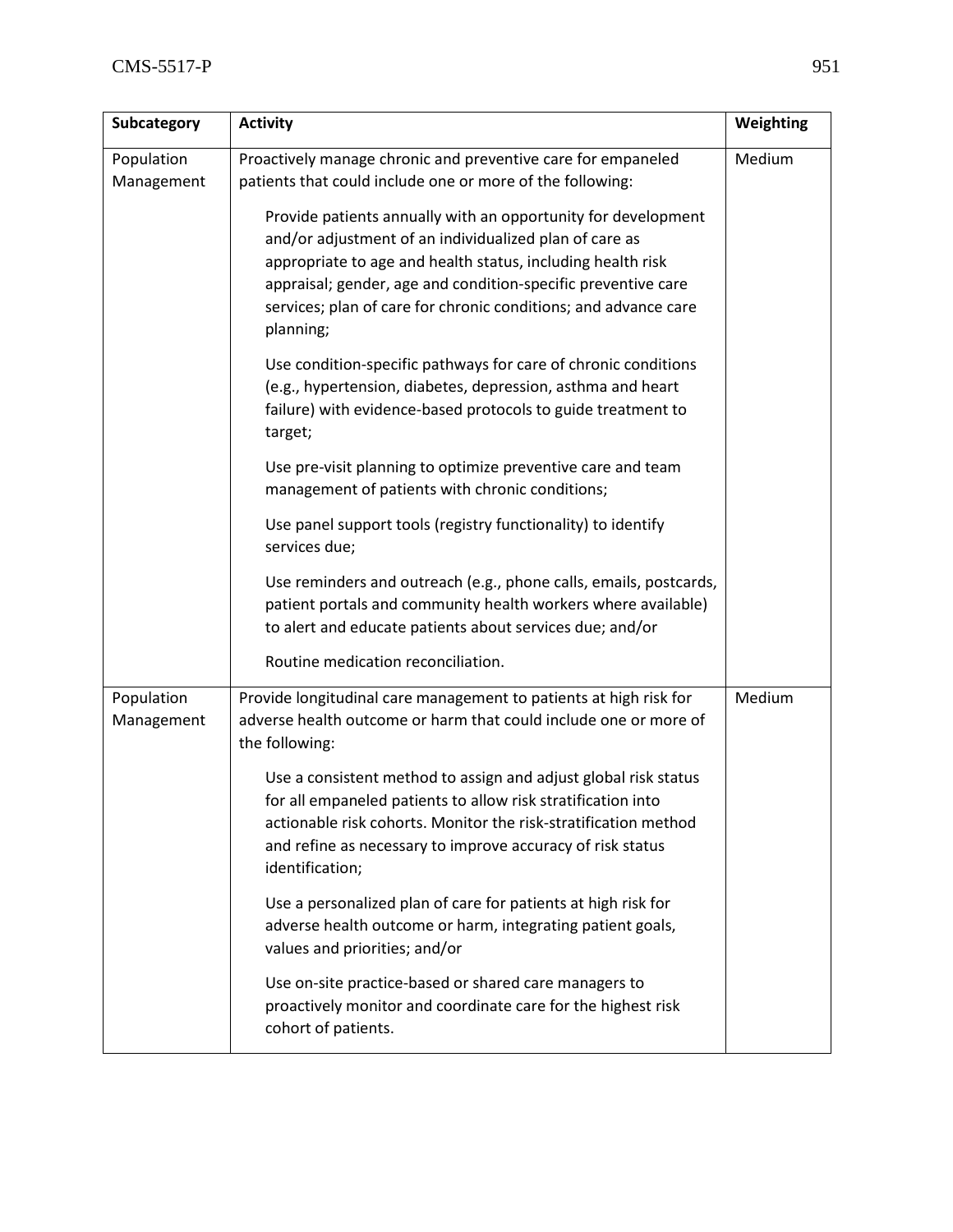| Subcategory              | <b>Activity</b>                                                                                                                                                                                                                                                                                                                                                          | Weighting |
|--------------------------|--------------------------------------------------------------------------------------------------------------------------------------------------------------------------------------------------------------------------------------------------------------------------------------------------------------------------------------------------------------------------|-----------|
| Population<br>Management | Provide episodic care management, including management across<br>transitions and referrals that could include one or more of the<br>following:                                                                                                                                                                                                                           | Medium    |
|                          | Routine and timely follow-up to hospitalizations, ED visits and<br>stays in other institutional settings, including symptom and<br>disease management, and medication reconciliation and<br>management; and/or                                                                                                                                                           |           |
|                          | Managing care intensively through new diagnoses, injuries and<br>exacerbations of illness.                                                                                                                                                                                                                                                                               |           |
| Population<br>Management | Manage medications to maximize efficiency, effectiveness and<br>safety that could include one or more of the following:                                                                                                                                                                                                                                                  | Medium    |
|                          | Reconcile and coordinate medications and provide medication<br>management across transitions of care settings and eligible<br>clinicians or groups;                                                                                                                                                                                                                      |           |
|                          | Integrate a pharmacist into the care team; and/or                                                                                                                                                                                                                                                                                                                        |           |
|                          | Conduct periodic, structured medication reviews.                                                                                                                                                                                                                                                                                                                         |           |
| Care<br>Coordination     | Performance of regular practices that include providing specialist<br>reports back to the referring MIPS eligible clinician or group to close<br>the referral loop or where the referring MIPS eligible clinician or<br>group initiates regular inquiries to specialist for specialist reports<br>which could be documented or noted in the certified EHR<br>technology. | Medium    |
| Care<br>Coordination     | Timely communication of test results defined as timely identification<br>of abnormal test results with timely follow-up.                                                                                                                                                                                                                                                 | Medium    |
| Care<br>Coordination     | Implementation of at least one additional recommended activity<br>from the Quality Innovation Network-Quality Improvement<br>Organization after technical assistance has been provided related to<br>improving care coordination.                                                                                                                                        | Medium    |
| Care<br>Coordination     | Participation in the CMS Transforming Clinical Practice Initiative.                                                                                                                                                                                                                                                                                                      | High      |
| Care<br>Coordination     | Membership and participation in a CMS Partnership for Patients<br>Hospital Engagement Network.                                                                                                                                                                                                                                                                           | Medium    |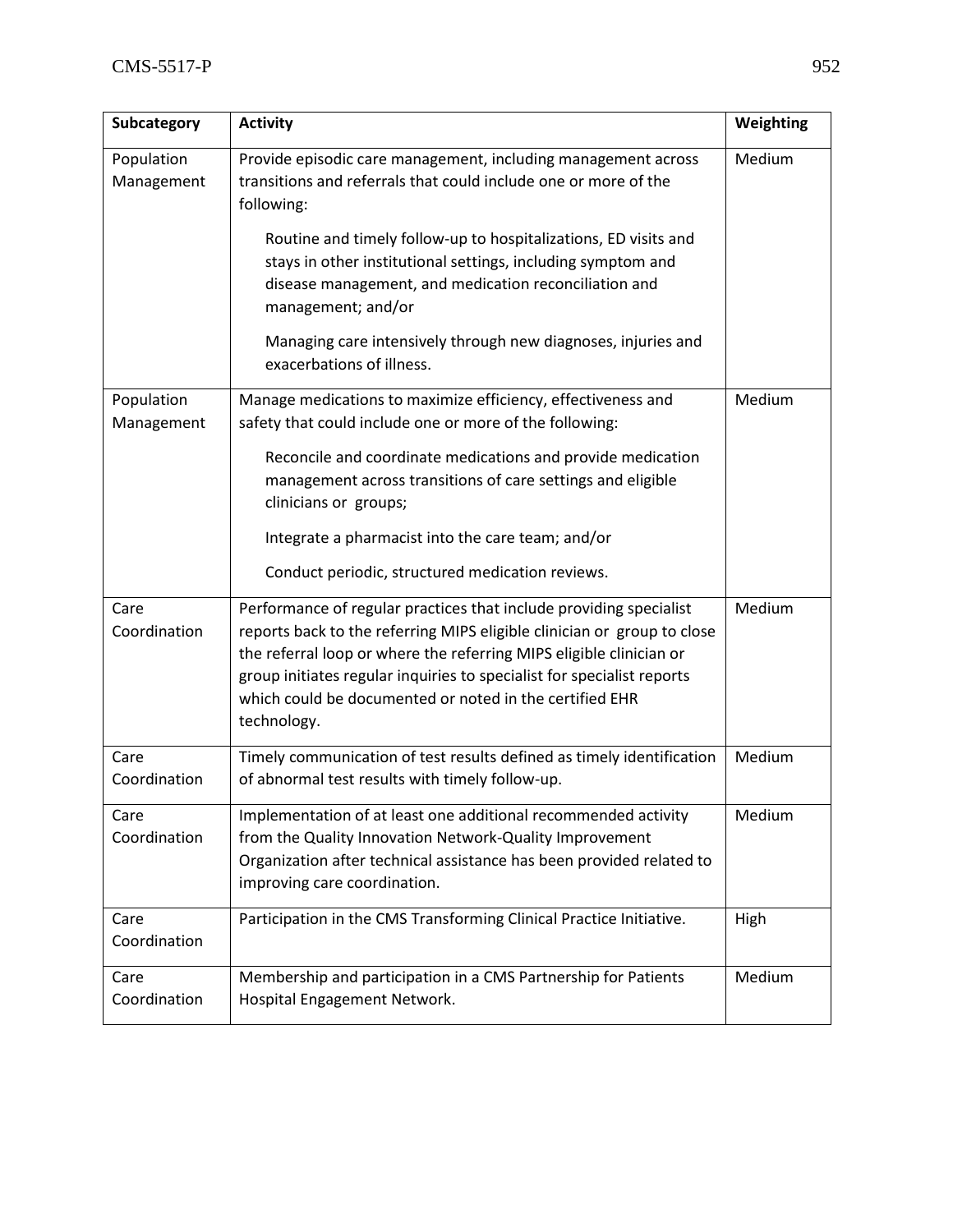| Subcategory          | <b>Activity</b>                                                                                                                                                                                                                                                                                                                                                                                | Weighting |
|----------------------|------------------------------------------------------------------------------------------------------------------------------------------------------------------------------------------------------------------------------------------------------------------------------------------------------------------------------------------------------------------------------------------------|-----------|
| Care<br>Coordination | Participation in a Qualified Clinical Data Registry, demonstrating<br>performance of activities that promote use of standard practices,<br>tools and processes for quality improvement (e.g., documented<br>preventative screening and vaccinations that can be shared across<br>MIPS eligible clinician or groups).                                                                           | Medium    |
| Care<br>Coordination | Implementation of regular care coordination training.                                                                                                                                                                                                                                                                                                                                          | Medium    |
| Care<br>Coordination | Implementation of practices/processes that document care<br>coordination activities (e.g., a documented care coordination<br>encounter that tracks all clinical staff involved and communications<br>from date patient is scheduled for outpatient procedure through<br>day of procedure).                                                                                                     | Medium    |
| Care<br>Coordination | Implementation of practices/processes to develop regularly updated<br>individual care plans for at-risk patients that are shared with the<br>beneficiary or caregiver(s).                                                                                                                                                                                                                      | Medium    |
| Care<br>Coordination | Implementation of practices/processes for care transition that<br>include documentation of how a MIPS eligible clinician or group<br>carried out a patient-centered action plan for first 30 days following<br>a discharge (e.g., staff involved, phone calls conducted in support of<br>transition, accompaniments, navigation actions, home visits, patient<br>information access, etc.).    | Medium    |
| Care<br>Coordination | Establish standard operations to manage transitions of care that<br>could include one or more of the following:<br>Establish formalized lines of communication with local settings<br>in which empaneled patients receive care to ensure documented<br>flow of information and seamless transitions in care; and/or<br>Partner with community or hospital-based transitional care<br>services. | Medium    |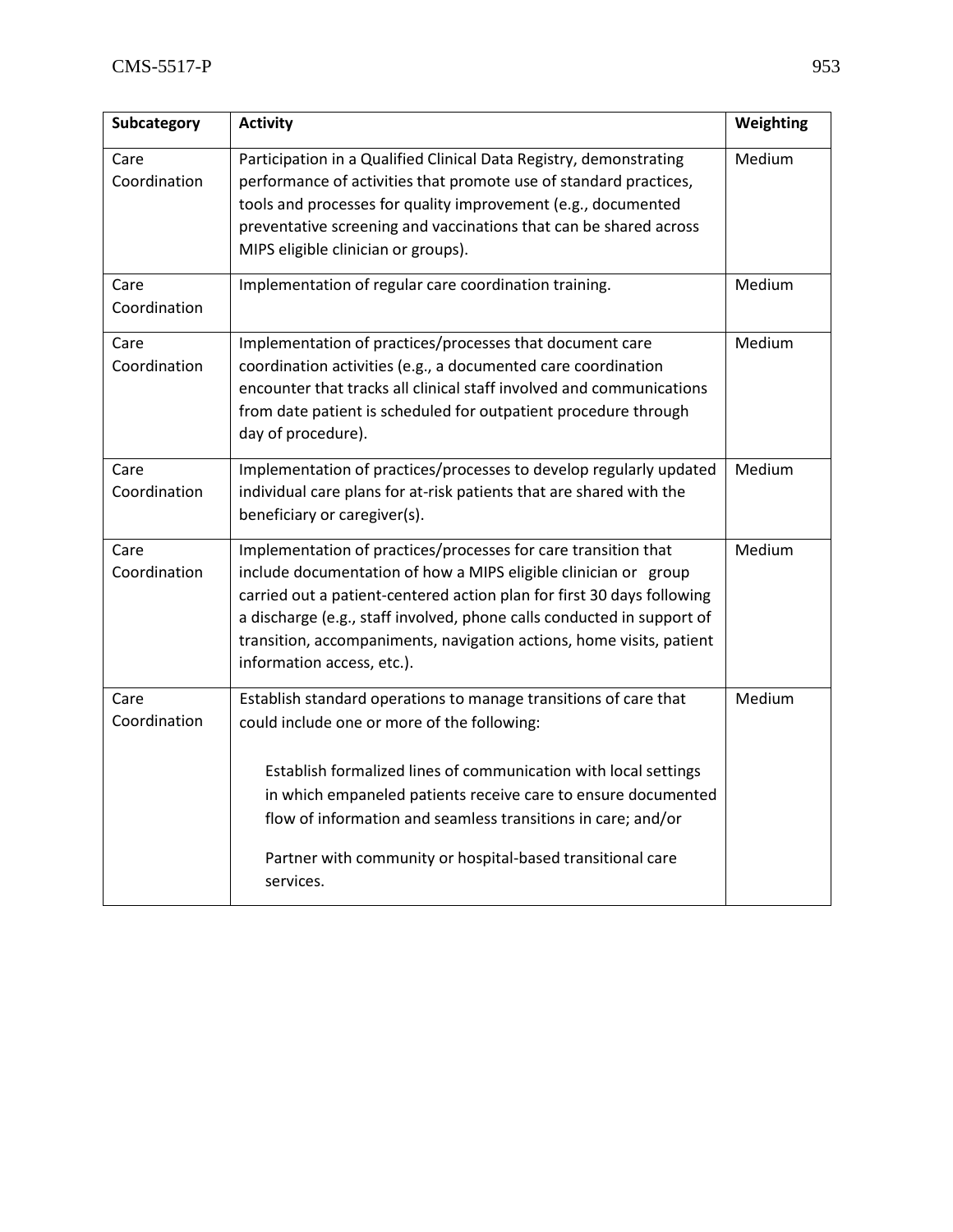| Subcategory          | <b>Activity</b>                                                                                                                                   | Weighting |
|----------------------|---------------------------------------------------------------------------------------------------------------------------------------------------|-----------|
| Care                 | Establish effective care coordination and active referral                                                                                         | Medium    |
| Coordination         | management that could include one or more of the following:                                                                                       |           |
|                      | Establish care coordination agreements with frequently used                                                                                       |           |
|                      | consultants that set expectations for documented flow of                                                                                          |           |
|                      | information and MIPS eligible clinician or MIPS eligible clinician                                                                                |           |
|                      | group expectations between settings. Provide patients with                                                                                        |           |
|                      | information that sets their expectations consistently with the                                                                                    |           |
|                      | care coordination agreements;                                                                                                                     |           |
|                      | Track patients referred to specialist through the entire process;<br>and/or                                                                       |           |
|                      | Systematically integrate information from referrals into the plan<br>of care.                                                                     |           |
| Care                 | Ensure that there is bilateral exchange of necessary patient                                                                                      | Medium    |
| Coordination         | information to guide patient care that could include one or more of                                                                               |           |
|                      | the following:                                                                                                                                    |           |
|                      | Participate in a Health Information Exchange if available; and/or                                                                                 |           |
|                      | Use structured referral notes.                                                                                                                    |           |
| Care<br>Coordination | Develop pathways to neighborhood/community-based resources to<br>support patient health goals that could include one or more of the<br>following: | Medium    |
|                      | Maintain formal (referral) links to community-based chronic                                                                                       |           |
|                      | disease self-management support programs, exercise programs                                                                                       |           |
|                      | and other wellness resources with the potential for bidirectional                                                                                 |           |
|                      | flow of information; and/or                                                                                                                       |           |
|                      | Provide a guide to available community resources.                                                                                                 |           |
| Beneficiary          | In support of improving patient access, performing additional                                                                                     | Medium    |
| Engagement           | activities that enable capture of patient reported outcomes (e.g.,                                                                                |           |
|                      | home blood pressure, blood glucose logs, food diaries, at-risk health                                                                             |           |
|                      | factors such as tobacco or alcohol use, etc.) or patient activation                                                                               |           |
|                      | measures through use of certified EHR technology, containing this                                                                                 |           |
|                      | data in a separate queue for clinician recognition and review.                                                                                    |           |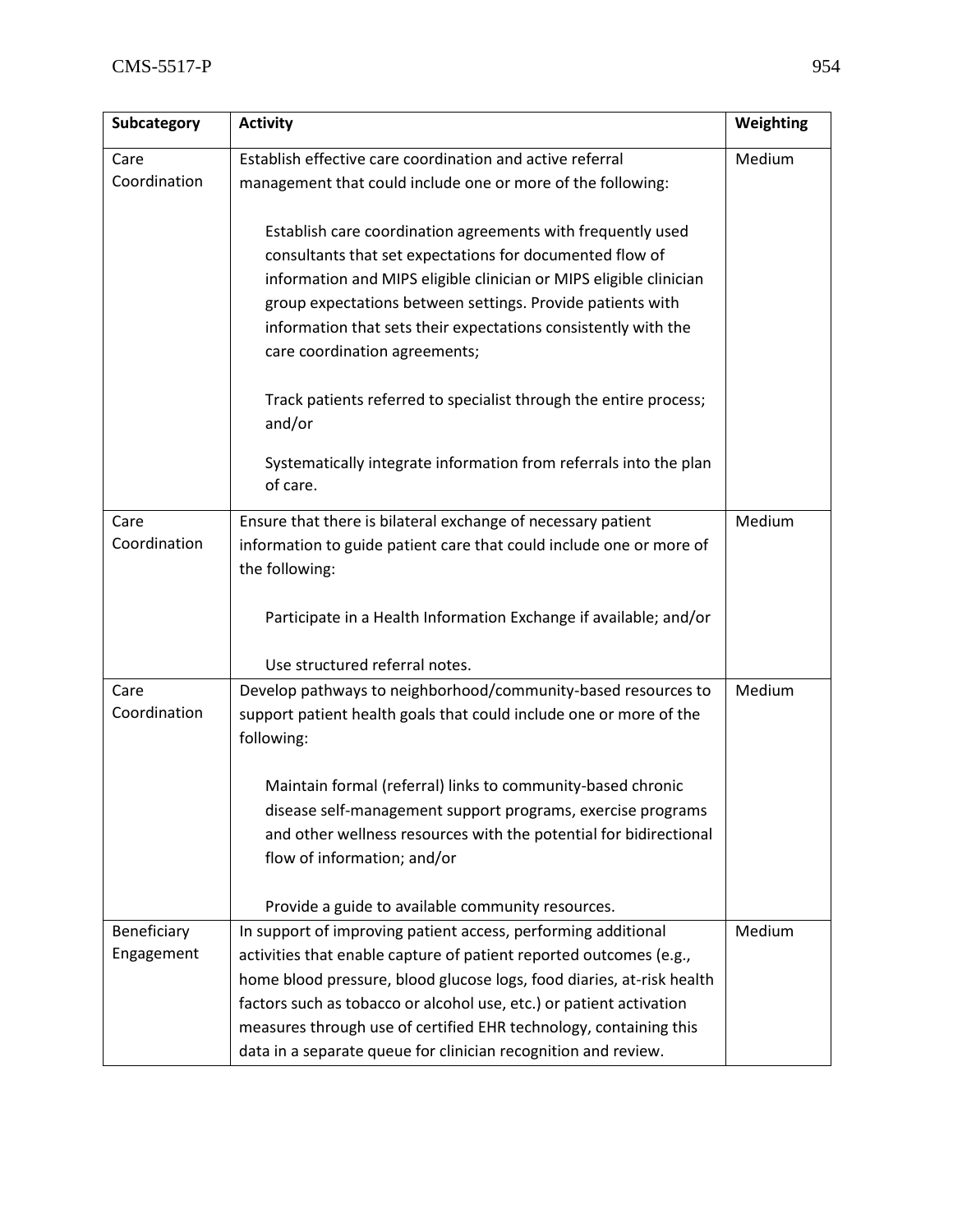| Subcategory               | <b>Activity</b>                                                                                                                                                                                                                                                                                                                                                                                                                                                                                                                                                                                                                                                                                                                                                                                                                                                                                    | Weighting |
|---------------------------|----------------------------------------------------------------------------------------------------------------------------------------------------------------------------------------------------------------------------------------------------------------------------------------------------------------------------------------------------------------------------------------------------------------------------------------------------------------------------------------------------------------------------------------------------------------------------------------------------------------------------------------------------------------------------------------------------------------------------------------------------------------------------------------------------------------------------------------------------------------------------------------------------|-----------|
| Beneficiary<br>Engagement | Participation in a QCDR, demonstrating performance of activities<br>that promote implementation of shared clinical decision making<br>capabilities.                                                                                                                                                                                                                                                                                                                                                                                                                                                                                                                                                                                                                                                                                                                                                | Medium    |
| Beneficiary               | Engagement with a Quality Innovation Network-Quality                                                                                                                                                                                                                                                                                                                                                                                                                                                                                                                                                                                                                                                                                                                                                                                                                                               | Medium    |
| Engagement                | Improvement Organization, which may include participation in self-                                                                                                                                                                                                                                                                                                                                                                                                                                                                                                                                                                                                                                                                                                                                                                                                                                 |           |
|                           | management training programs such as diabetes.                                                                                                                                                                                                                                                                                                                                                                                                                                                                                                                                                                                                                                                                                                                                                                                                                                                     |           |
| Beneficiary               | Access to an enhanced patient portal that provides up to date                                                                                                                                                                                                                                                                                                                                                                                                                                                                                                                                                                                                                                                                                                                                                                                                                                      | Medium    |
| Engagement                | information related to relevant chronic disease health or blood                                                                                                                                                                                                                                                                                                                                                                                                                                                                                                                                                                                                                                                                                                                                                                                                                                    |           |
|                           | pressure control, and includes interactive features allowing patients                                                                                                                                                                                                                                                                                                                                                                                                                                                                                                                                                                                                                                                                                                                                                                                                                              |           |
|                           | to enter health information and/or enables bidirectional                                                                                                                                                                                                                                                                                                                                                                                                                                                                                                                                                                                                                                                                                                                                                                                                                                           |           |
|                           | communication about medication changes and adherence.                                                                                                                                                                                                                                                                                                                                                                                                                                                                                                                                                                                                                                                                                                                                                                                                                                              |           |
| Beneficiary<br>Engagement | Enhancements and ongoing regular updates and use of<br>websites/tools that include consideration for compliance with<br>section 508 of the Rehabilitation Act of 1973 or for improved design<br>for patients with cognitive disabilities. Refer to the CMS website on<br>Section 508 of the Rehabilitation Act<br>https://www.cms.gov/Research-Statistics-Data-and-Systems/CMS-<br>Information-<br>Technology/Section508/index.html?redirect=/InfoTechGenInfo/07_<br>Section508.asp that requires that institutions receiving federal funds<br>solicit, procure, maintain and use all electronic and information<br>technology (EIT) so that equal or alternate/comparable access is<br>given to members of the public with and without disabilities. For<br>example, this includes designing a patient portal or website that is<br>compliant with section 508 of the Rehabilitation Act of 1973. | Medium    |
| Beneficiary<br>Engagement | Collection and follow-up on patient experience and satisfaction data<br>on beneficiary engagement, including development of improvement<br>plan.                                                                                                                                                                                                                                                                                                                                                                                                                                                                                                                                                                                                                                                                                                                                                   | High      |
| Beneficiary<br>Engagement | Participation in a QCDR, that promotes use of patient engagement<br>tools.                                                                                                                                                                                                                                                                                                                                                                                                                                                                                                                                                                                                                                                                                                                                                                                                                         | Medium    |
| Beneficiary<br>Engagement | Participation in a QCDR, that promotes collaborative learning<br>network opportunities that are interactive.                                                                                                                                                                                                                                                                                                                                                                                                                                                                                                                                                                                                                                                                                                                                                                                       | Medium    |
| Beneficiary<br>Engagement | Use of QCDR patient experience data to inform and advance<br>improvements in beneficiary engagement.                                                                                                                                                                                                                                                                                                                                                                                                                                                                                                                                                                                                                                                                                                                                                                                               | Medium    |
| Beneficiary<br>Engagement | Participation in a QCDR, that promotes implementation of patient<br>self-action plans.                                                                                                                                                                                                                                                                                                                                                                                                                                                                                                                                                                                                                                                                                                                                                                                                             | Medium    |
| Beneficiary<br>Engagement | Participation in a QCDR, that promotes use of processes and tools<br>that engage patients for adherence to treatment plan.                                                                                                                                                                                                                                                                                                                                                                                                                                                                                                                                                                                                                                                                                                                                                                         | Medium    |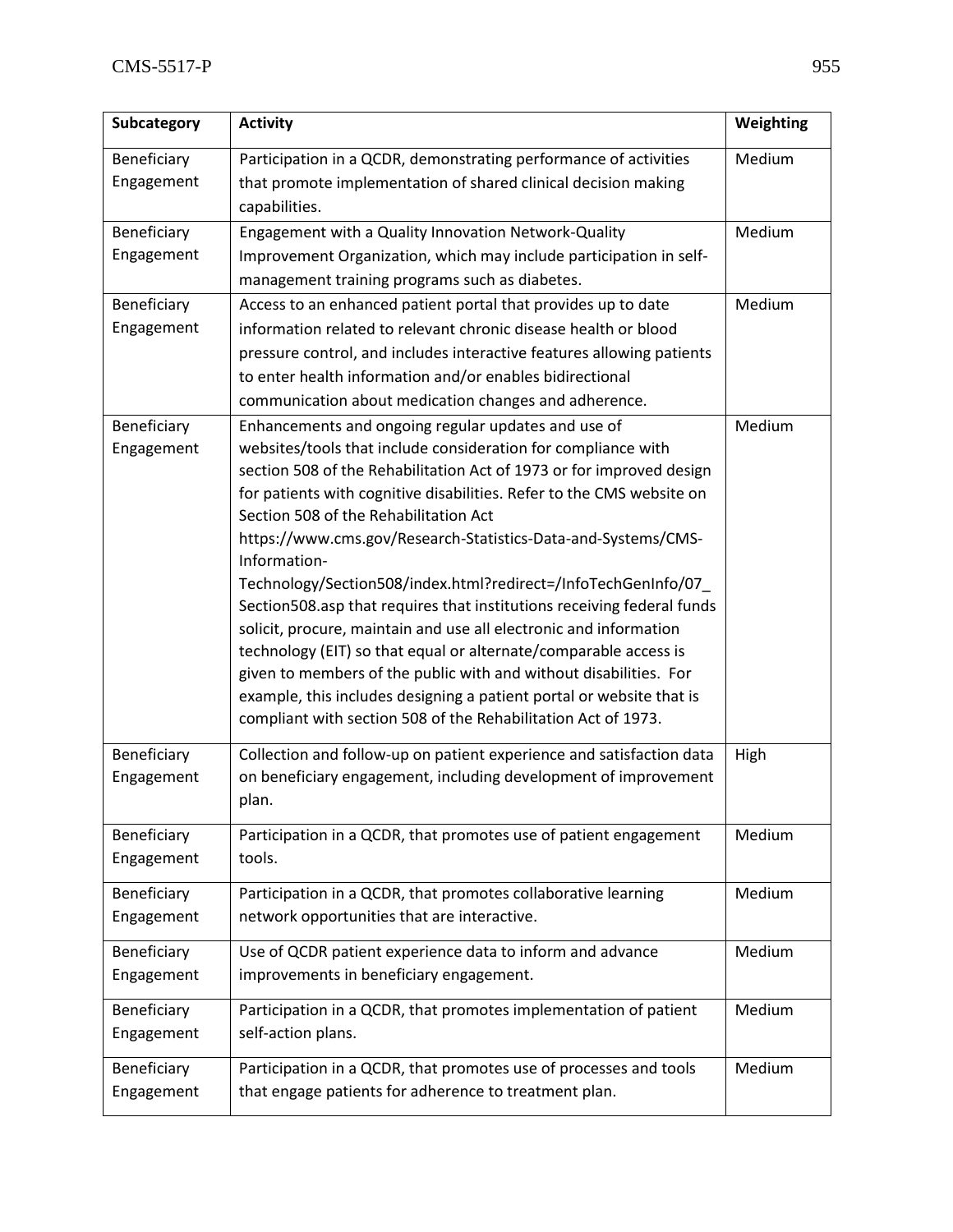| Subcategory                                         | <b>Activity</b>                                                                                                                                                                                                        | Weighting |
|-----------------------------------------------------|------------------------------------------------------------------------------------------------------------------------------------------------------------------------------------------------------------------------|-----------|
| Beneficiary<br>Engagement                           | Participation in a QCDR, that promotes use of processes and tools<br>that engage patients for adherence to treatment plan.                                                                                             | Medium    |
| Beneficiary<br>Engagement                           | Use evidence-based decision aids to support shared decision-<br>making.                                                                                                                                                | Medium    |
| Beneficiary<br>Engagement                           | Regularly assess the patient experience of care through surveys,<br>advisory councils, and/or other mechanisms.                                                                                                        | Medium    |
| Beneficiary<br>Engagement                           | Engage patients and families to guide improvement in the system of<br>care.                                                                                                                                            | Medium    |
| Beneficiary<br>Engagement                           | Engage patients, family and caregivers in developing a plan of care<br>and prioritizing their goals for action, documented in the certified<br>EHR technology.                                                         | Medium    |
| Beneficiary<br>Engagement                           | Incorporate evidence-based techniques to promote self-<br>management into usual care, using techniques such as goal setting<br>with structured follow-up, teach back, action planning or<br>motivational interviewing. | Medium    |
| Beneficiary<br>Engagement                           | Use tools to assist patients in assessing their need for support for<br>self-management (e.g., the Patient Activation Measure or How's My<br>Health).                                                                  | Medium    |
| Beneficiary<br>Engagement                           | Provide peer-led support for self-management.                                                                                                                                                                          | Medium    |
| Beneficiary<br>Engagement                           | Use group visits for common chronic conditions (e.g., diabetes).                                                                                                                                                       | Medium    |
| Beneficiary<br>Engagement                           | Provide condition-specific chronic disease self-management support<br>programs or coaching or link patients to those programs in the<br>community.                                                                     | Medium    |
| Beneficiary<br>Engagement                           | Provide self-management materials at an appropriate literacy level<br>and in an appropriate language.                                                                                                                  | Medium    |
| Beneficiary<br>Engagement                           | Provide a pre-visit development of a shared visit agenda with the<br>patient.                                                                                                                                          | Medium    |
| Beneficiary<br>Engagement                           | Provide coaching between visits with follow-up on care plan and<br>goals.                                                                                                                                              | Medium    |
| <b>Patient Safety</b><br>and Practice<br>Assessment | Participation in an AHRQ-listed patient safety organization.                                                                                                                                                           | Medium    |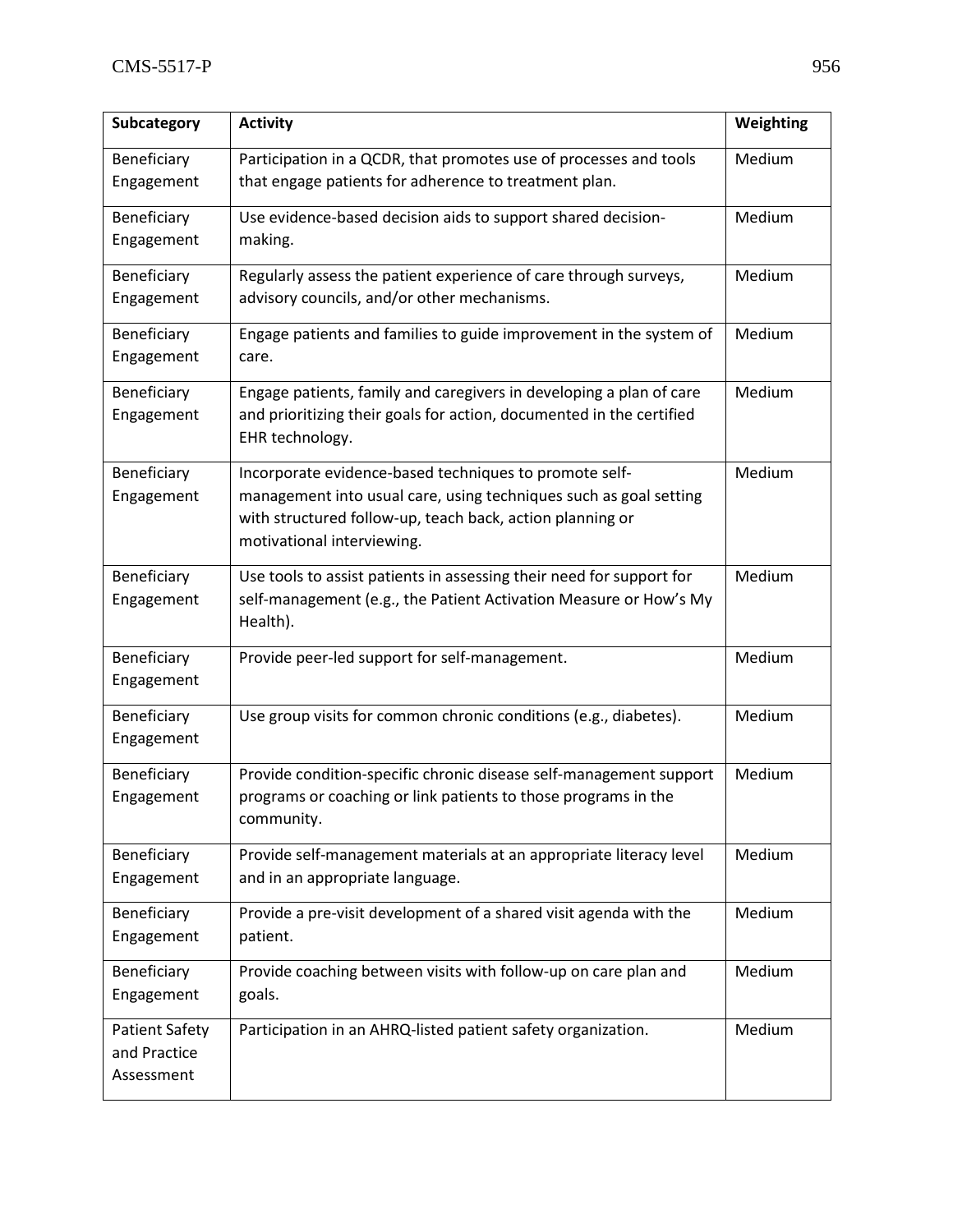| Subcategory                                         | <b>Activity</b>                                                                                                                                                                                                                                                                                                                                                                                         | Weighting |
|-----------------------------------------------------|---------------------------------------------------------------------------------------------------------------------------------------------------------------------------------------------------------------------------------------------------------------------------------------------------------------------------------------------------------------------------------------------------------|-----------|
| <b>Patient Safety</b><br>and Practice<br>Assessment | Participation in Maintenance of Certification Part IV for improving<br>professional practice including participation in a local, regional or<br>national outcomes registry or quality assessment program.<br>Performance of activities across practice to regularly assess<br>performance in practice, by reviewing outcomes addressing<br>identified areas for improvement and evaluating the results. | Medium    |
| <b>Patient Safety</b><br>and Practice<br>Assessment | For eligible professionals not participating in Maintenance of<br>Certification (MOC) Part IV, new engagement for MOC Part IV, such<br>as IHI Training/Forum Event; National Academy of Medicine, AHRQ<br>Team STEPPS®.                                                                                                                                                                                 | Medium    |
| <b>Patient Safety</b><br>and Practice<br>Assessment | Administration of the AHRQ Survey of Patient Safety Culture and<br>submission of data to the comparative database (refer to AHRQ<br>Survey of Patient Safety Culture website<br>http://www.ahrq.gov/professionals/quality-patient-<br>safety/patientsafetyculture/index.html)                                                                                                                           | Medium    |
| <b>Patient Safety</b><br>and Practice<br>Assessment | Annual registration by eligible clinician or group in the prescription<br>drug monitoring program of the state where they practice. Activities<br>that simply involve registration are not sufficient. MIPS eligible<br>clinicians and groups must participate for a minimum of 6 months.                                                                                                               | Medium    |
| <b>Patient Safety</b><br>and Practice<br>Assessment | Consultation of Prescription Drug Monitoring Program prior<br>to the issuance of a Controlled Substance Schedule II (CSII) opioid<br>prescription that lasts for longer than 3 days.                                                                                                                                                                                                                    | High      |
| <b>Patient Safety</b><br>and Practice<br>Assessment | Use of QCDR data, for ongoing practice assessment and<br>improvements in patient safety.                                                                                                                                                                                                                                                                                                                | Medium    |
| <b>Patient Safety</b><br>and Practice<br>Assessment | Use of tools that assist specialty practices in tracking specific<br>measures that are meaningful to their practice, such as use of the<br>Surgical Risk Calculator.                                                                                                                                                                                                                                    | Medium    |
| <b>Patient Safety</b><br>and Practice<br>Assessment | Completion of the American Medical Association's STEPS Forward<br>program.                                                                                                                                                                                                                                                                                                                              | Medium    |
| <b>Patient Safety</b><br>and Practice<br>Assessment | Completion of training and obtaining an approved waiver for<br>provision of medication -assisted treatment of opioid use disorders<br>using buprenorphine.                                                                                                                                                                                                                                              | Medium    |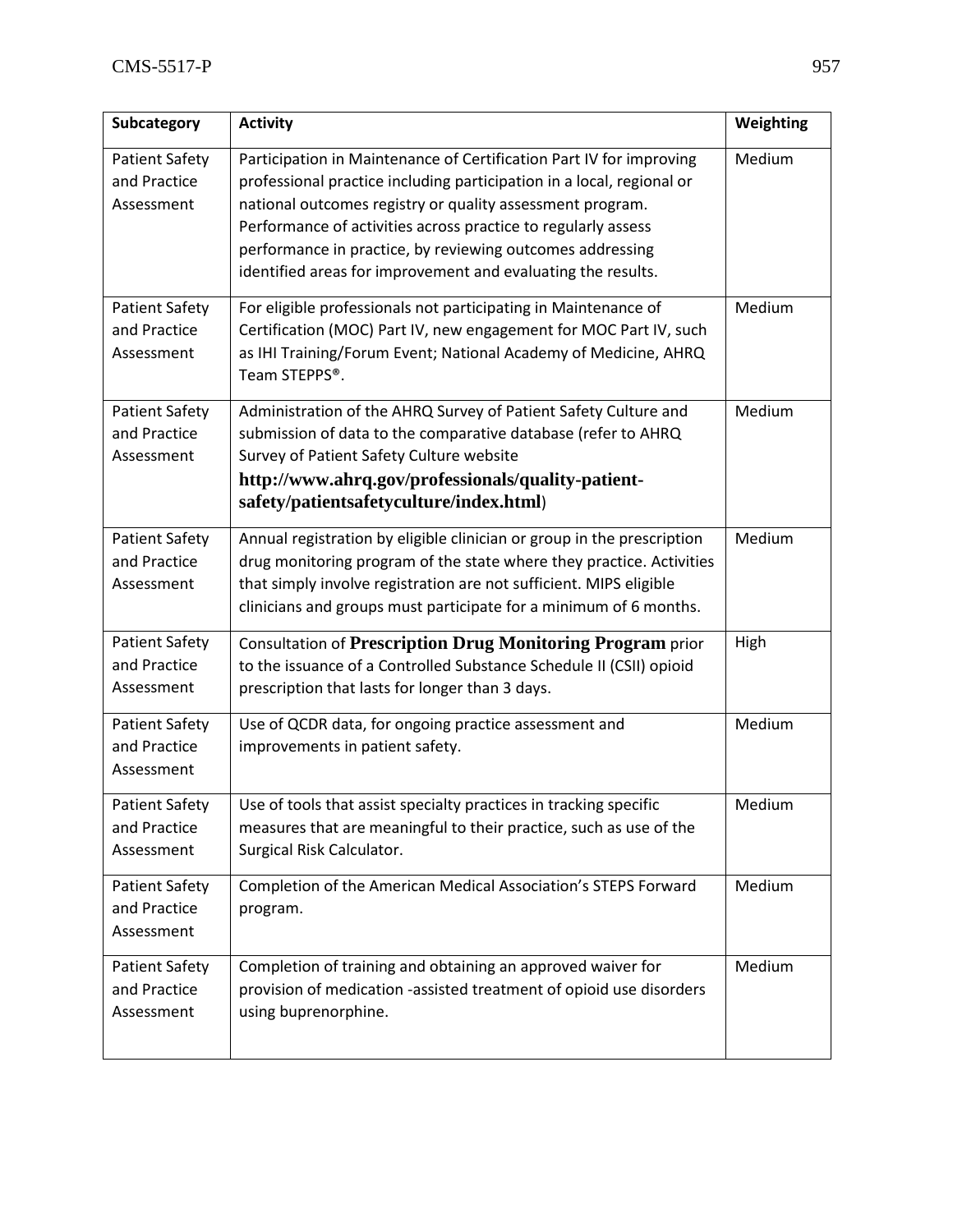| Subcategory                                         | <b>Activity</b>                                                                                                                                                                                                                                                                           | Weighting |
|-----------------------------------------------------|-------------------------------------------------------------------------------------------------------------------------------------------------------------------------------------------------------------------------------------------------------------------------------------------|-----------|
| <b>Patient Safety</b><br>and Practice<br>Assessment | Participation in the Consumer Assessment of Healthcare Providers<br>and Systems Survey or other supplemental questionnaire items<br>(e.g., Cultural Competence or Health Information Technology<br>supplemental item sets).                                                               | Medium    |
| <b>Patient Safety</b><br>and Practice<br>Assessment | Participation in designated private payer clinical practice<br>improvement activities.                                                                                                                                                                                                    | Medium    |
| <b>Patient Safety</b><br>and Practice<br>Assessment | Participation in Joint Commission Ongoing Professional Practice<br>Evaluation initiative.                                                                                                                                                                                                 | Medium    |
| <b>Patient Safety</b><br>and Practice<br>Assessment | Participation in other quality improvement programs such as<br>Bridges to Excellence.                                                                                                                                                                                                     | Medium    |
| <b>Patient Safety</b><br>and Practice<br>Assessment | Implementation of an antibiotic stewardship program that measures<br>the appropriate use of antibiotics for several different conditions<br>(URI Rx in children, diagnosis of pharyngitis, Bronchitis Rx in adults)<br>according to clinical guidelines for diagnostics and therapeutics. | Medium    |
| <b>Patient Safety</b><br>and Practice<br>Assessment | Use decision support and protocols to manage workflow in the team<br>to meet patient needs.                                                                                                                                                                                               | Medium    |
| <b>Patient Safety</b><br>and Practice<br>Assessment | Build the analytic capability required to manage total cost of care for<br>the practice population that could include one or more of the<br>following:<br>Train appropriate staff on interpretation of cost and utilization<br>information; and/or                                        | Medium    |
|                                                     | Use available data regularly to analyze opportunities to reduce<br>cost through improved care.                                                                                                                                                                                            |           |
| <b>Patient Safety</b><br>and Practice<br>Assessment | Measure and improve quality at the practice and panel level that<br>could include one or more of the following:                                                                                                                                                                           | Medium    |
|                                                     | Regularly review measures of quality, utilization, patient<br>satisfaction and other measures that may be useful at the<br>practice level and at the level of the care team or MIPS eligible<br>clinician or group(panel); and/or                                                         |           |
|                                                     | Use relevant data sources to create benchmarks and goals for<br>performance at the practice level and panel level.                                                                                                                                                                        |           |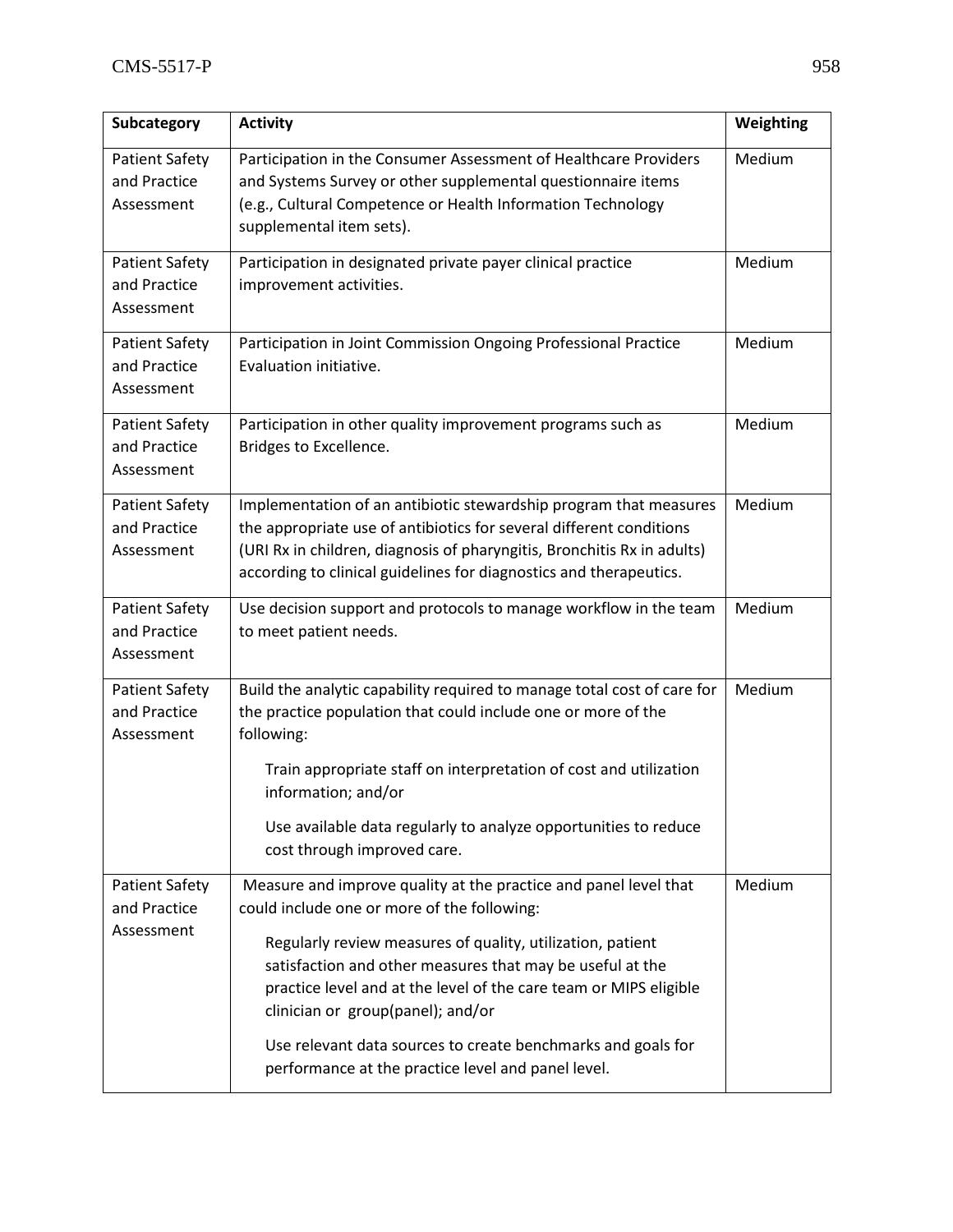| Subcategory                                         | <b>Activity</b>                                                                                                                                                                                                                                                                                                      | Weighting |
|-----------------------------------------------------|----------------------------------------------------------------------------------------------------------------------------------------------------------------------------------------------------------------------------------------------------------------------------------------------------------------------|-----------|
| <b>Patient Safety</b><br>and Practice<br>Assessment | Adopt a formal model for quality improvement and create a culture<br>in which all staff actively participates in improvement activities that<br>could include one or more of the following:                                                                                                                          | Medium    |
|                                                     | Train all staff in quality improvement methods;                                                                                                                                                                                                                                                                      |           |
|                                                     | Integrate practice change/quality improvement into staff duties;                                                                                                                                                                                                                                                     |           |
|                                                     | Engage all staff in identifying and testing practices changes;                                                                                                                                                                                                                                                       |           |
|                                                     | Designate regular team meetings to review data and plan<br>improvement cycles;                                                                                                                                                                                                                                       |           |
|                                                     | Promote transparency and accelerate improvement by sharing<br>practice level and panel level quality of care, patient experience<br>and utilization data with staff; and/or                                                                                                                                          |           |
|                                                     | Promote transparency and engage patients and families by<br>sharing practice level quality of care, patient experience and<br>utilization data with patients and families.                                                                                                                                           |           |
| <b>Patient Safety</b><br>and Practice<br>Assessment | Ensure full engagement of clinical and administrative leadership in<br>practice improvement that could include one or more of the<br>following:                                                                                                                                                                      | Medium    |
|                                                     | Make responsibility for guidance of practice change a<br>component of clinical and administrative leadership roles;                                                                                                                                                                                                  |           |
|                                                     | Allocate time for clinical and administrative leadership for<br>practice improvement efforts, including participation in regular<br>team meetings; and/or                                                                                                                                                            |           |
|                                                     | Incorporate population health, quality and patient experience<br>metrics in regular reviews of practice performance.                                                                                                                                                                                                 |           |
| <b>Patient Safety</b><br>and Practice<br>Assessment | Implementation of fall screening and assessment programs to<br>identify patients at risk for falls and address modifiable risk factors<br>(e.g., clinical decision support/prompts in the electronic health<br>record that help manage the use of medications, such as<br>benzodiazepines, that increase fall risk). | Medium    |
| Achieving<br><b>Health Equity</b>                   | Seeing new and follow-up Medicaid patients in a timely manner,<br>including individuals dually eligible for Medicaid and Medicare.                                                                                                                                                                                   | High      |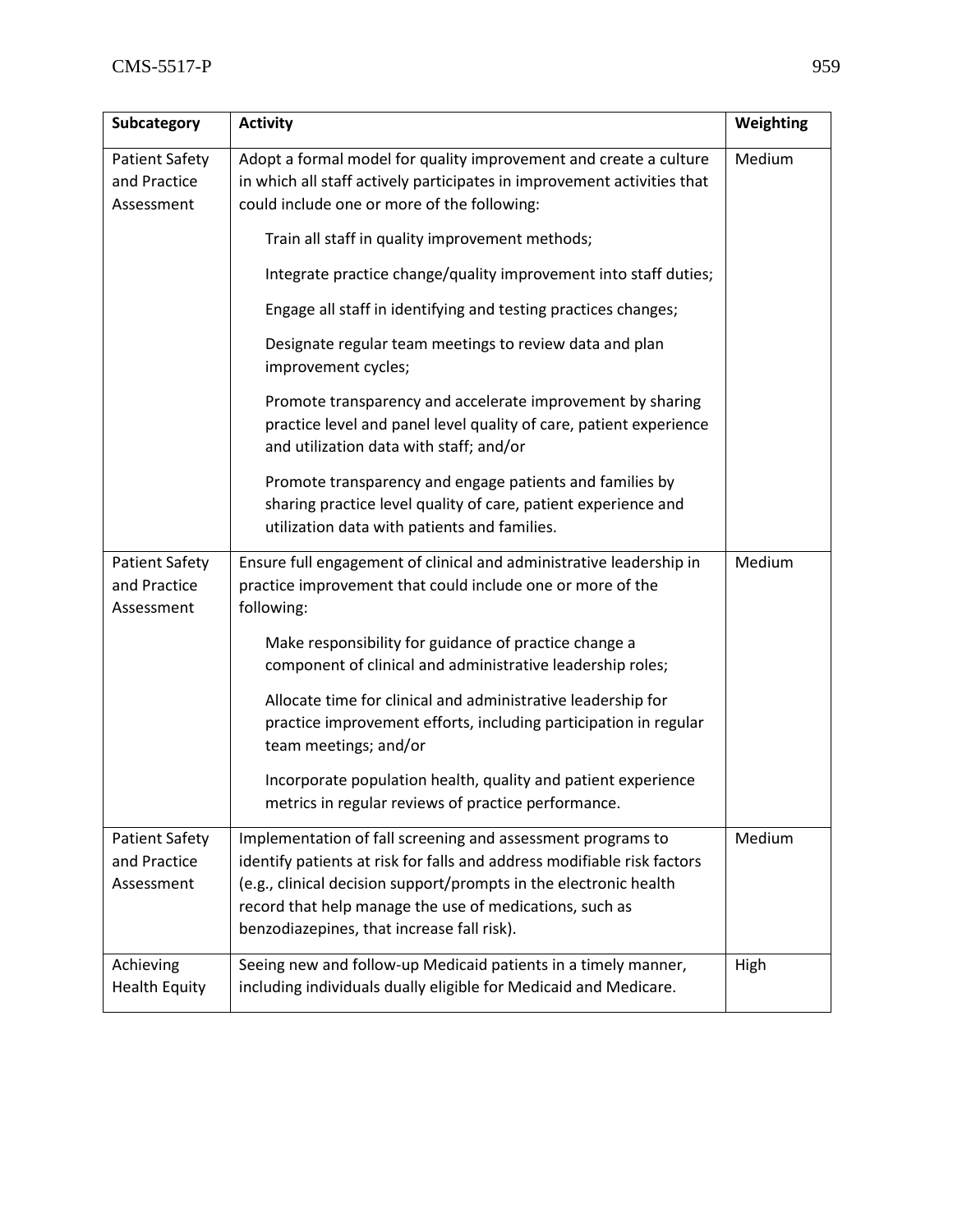| Subcategory                                                 | <b>Activity</b>                                                                                                                                                                                                                                                                                                                                  | Weighting |
|-------------------------------------------------------------|--------------------------------------------------------------------------------------------------------------------------------------------------------------------------------------------------------------------------------------------------------------------------------------------------------------------------------------------------|-----------|
| Achieving<br><b>Health Equity</b>                           | Participation in a QCDR, demonstrating performance of activities for<br>use of standardized processes for screening for social determinants<br>of health such as food security, employment and housing. Use of<br>supporting tools that can be incorporated into the certified EHR<br>technology is also suggested.                              | Medium    |
| Achieving<br><b>Health Equity</b>                           | Participation in a QCDR, demonstrating performance of activities for<br>promoting use of patient-reported outcome (PRO) tools and<br>corresponding collection of PRO data (e.g., use of PQH-2 or PHQ-9<br>and PROMIS instruments).                                                                                                               | Medium    |
| Achieving<br><b>Health Equity</b>                           | Participation in a QCDR, demonstrating performance of activities for<br>use of standard questionnaires for assessing improvements in health<br>disparities related to functional health status (e.g., use of Seattle<br>Angina Questionnaire, MD Anderson Symptom Inventory, and/or SF-<br>12/VR-12 functional health status assessment).        | Medium    |
| Achieving<br><b>Health Equity</b>                           | Participation in State Innovation Model funded activities.                                                                                                                                                                                                                                                                                       | Medium    |
| Emergency<br>Response and<br>Preparedness                   | Participation in Disaster Medical Assistance Teams, or Community<br>Emergency Responder Teams. Activities that simply involve<br>registration are not sufficient. MIPS eligible clinicians and MIPS<br>eligible clinician groups must be registered for a minimum of 6<br>months as a volunteer for disaster or emergency response.              | Medium    |
| Emergency<br>Response and<br>Preparedness                   | Participation in domestic or international humanitarian volunteer<br>work. Activities that simply involve registration are not<br>sufficient. MIPS eligible clinicians and groups must be registered for<br>a minimum of 6 months as a volunteer for domestic or international<br>humanitarian volunteer work.                                   | Medium    |
| Integrated<br>Behavioral and<br><b>Mental Health</b>        | Diabetes screening for people with schizophrenia or bipolar disease<br>who are using antipsychotic medication.                                                                                                                                                                                                                                   | Medium    |
| Integrated<br><b>Behavioral and</b><br><b>Mental Health</b> | Tobacco use: Regular engagement of MIPS eligible clinicians or<br>groups in integrated prevention and treatment interventions,<br>including tobacco use screening and cessation interventions (refer<br>to NQF #0028) for patients with co-occurring conditions of<br>behavioral or mental health and at risk factors for tobacco<br>dependence. | Medium    |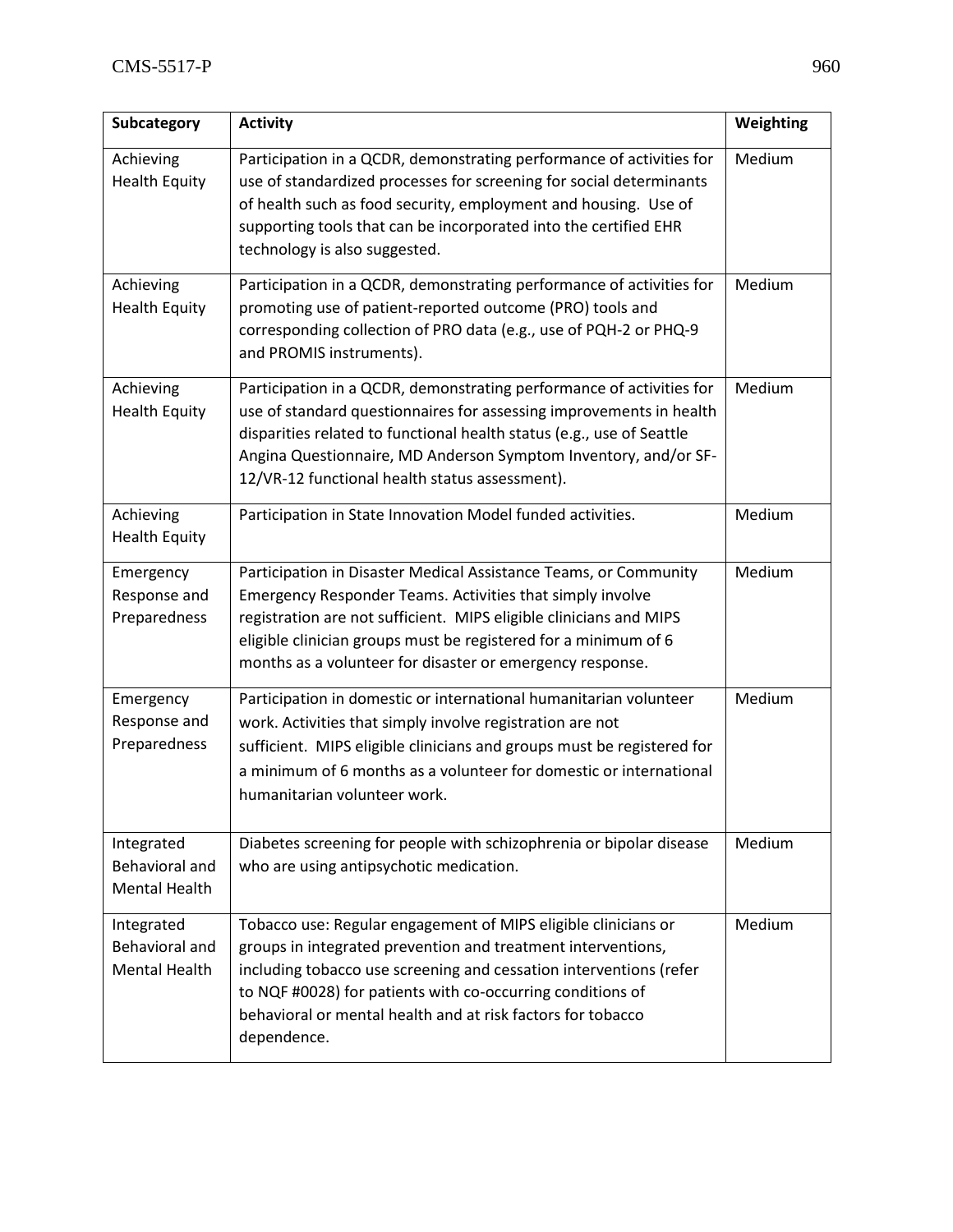| Subcategory                                                 | <b>Activity</b>                                                                                                                                                                                                                                                                                                                                                                                                                                                                                                                                                                                                                                                                                                                                                                                          | Weighting |
|-------------------------------------------------------------|----------------------------------------------------------------------------------------------------------------------------------------------------------------------------------------------------------------------------------------------------------------------------------------------------------------------------------------------------------------------------------------------------------------------------------------------------------------------------------------------------------------------------------------------------------------------------------------------------------------------------------------------------------------------------------------------------------------------------------------------------------------------------------------------------------|-----------|
| Integrated<br><b>Behavioral and</b><br>Mental Health        | Unhealthy alcohol use: Regular engagement of MIPS eligible<br>clinicians or groups in integrated prevention and treatment<br>interventions, including screening and brief counseling (refer to NQF<br>#2152) for patients with co-occurring conditions of behavioral or<br>mental health conditions.                                                                                                                                                                                                                                                                                                                                                                                                                                                                                                     | Medium    |
| Integrated<br><b>Behavioral and</b><br><b>Mental Health</b> | Depression screening and follow-up plan: Regular engagement of<br>MIPS eligible clinicians or groups in integrated prevention and<br>treatment interventions, including depression screening and follow-<br>up plan (refer to NQF #0418) for patients with co-occurring<br>conditions of behavioral or mental health conditions.                                                                                                                                                                                                                                                                                                                                                                                                                                                                         | Medium    |
| Integrated<br><b>Behavioral and</b><br><b>Mental Health</b> | Major depressive disorder: Regular engagement of MIPS eligible<br>clinicians or groups in integrated prevention and treatment<br>interventions, including suicide risk assessment (refer to NQF #0104)<br>for mental health patients with co-occurring conditions of<br>behavioral or mental health conditions.                                                                                                                                                                                                                                                                                                                                                                                                                                                                                          | Medium    |
| Integrated<br><b>Behavioral and</b><br><b>Mental Health</b> | Integration facilitation, and promotion of the colocation of mental<br>health services in primary and/or non-primary clinical care settings.                                                                                                                                                                                                                                                                                                                                                                                                                                                                                                                                                                                                                                                             | High      |
| Integrated<br><b>Behavioral and</b><br><b>Mental Health</b> | Offer integrated behavioral health services to support patients with<br>behavioral health needs, dementia, and poorly controlled chronic<br>conditions that could include one or more of the following:<br>Use evidence-based treatment protocols and treatment to goal<br>where appropriate;<br>Use evidence-based screening and case finding strategies to<br>identify individuals at risk and in need of services;<br>Ensure regular communication and coordinated workflows<br>between eligible clinicians in primary care and behavioral health;<br>Conduct regular case reviews for at-risk or unstable patients and<br>those who are not responding to treatment;<br>Use of a registry or certified health information technology<br>functionality to support active care management and outreach | High      |
|                                                             | to patients in treatment; and/or<br>Integrate behavioral health and medical care plans and facilitate<br>integration through co-location of services when feasible.                                                                                                                                                                                                                                                                                                                                                                                                                                                                                                                                                                                                                                      |           |